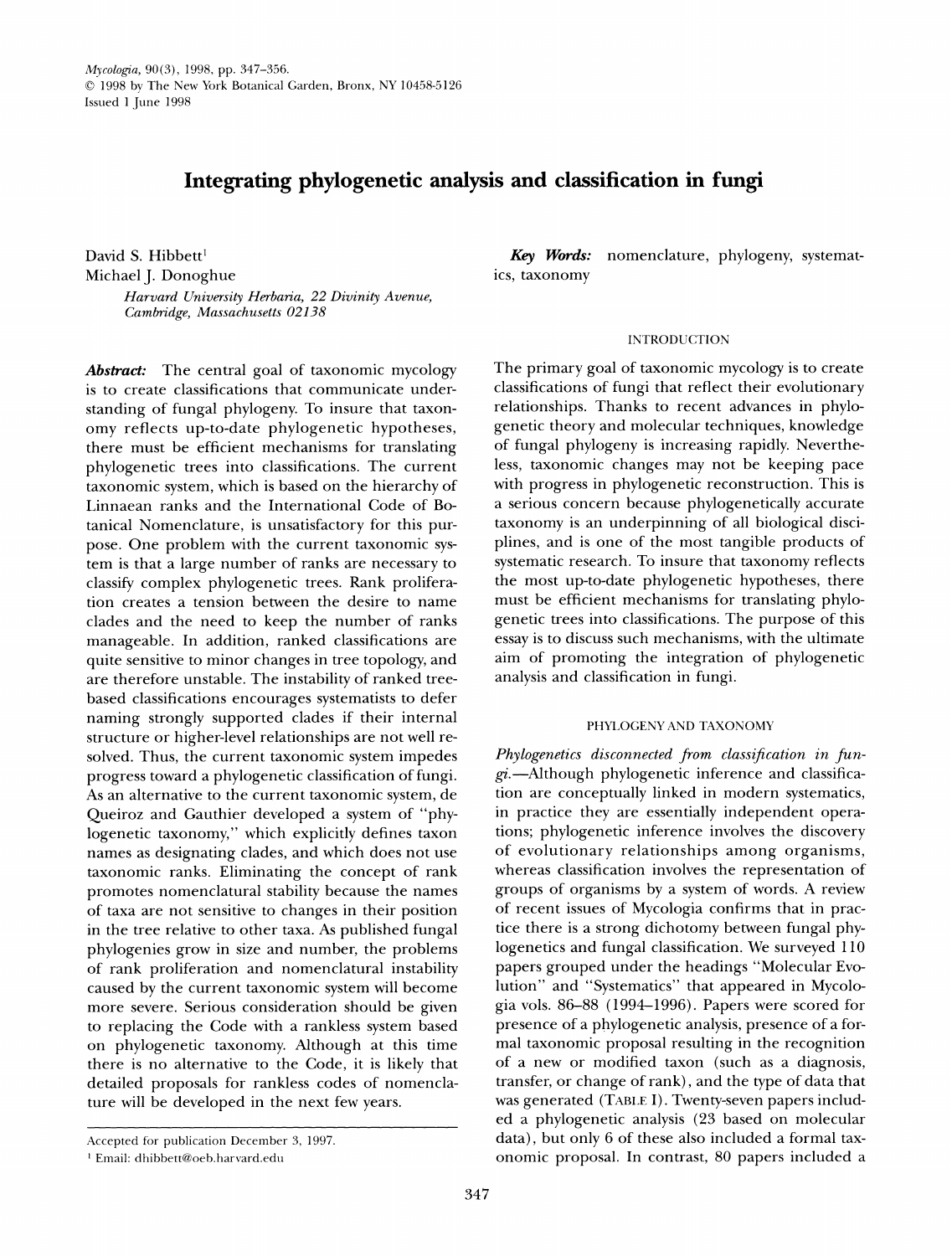**TABLE I. Papers containing phylogenetic analyses and taxonomic proposals published under "Molecular Evolution" and "Systematics" in Mycologia, vols. 86-88, 1994-1996** 

|                                    | Type of data<br>generated in study |      |                                                                                          |     |
|------------------------------------|------------------------------------|------|------------------------------------------------------------------------------------------|-----|
|                                    | Mole-                              | Mor- | Mole-<br>cules<br>and<br>mor-<br>cules <sup>a</sup> phology <sup>b</sup> phology studies | All |
| Total                              | 27                                 | 92   | 10                                                                                       | 110 |
| Phylogenetic analysis <sup>c</sup> | 23                                 | 4    | 0                                                                                        | 27  |
| Taxonomic proposal                 | 7                                  | 78   | 5                                                                                        | 80  |
| Analysis and proposal              | 5                                  |      | 0                                                                                        | 6   |

**<sup>a</sup>Nucleic acid sequences, RFLPs, and protein electrophoresis data.** 

**b) Ultrastructure, anatomy, and macromorphology.** 

**c Parsimony, maximum likelihood, and phenetic analyses.** 

**formal taxonomic proposal (78 based on morphological characters), but no phylogenetic analysis. Overall, only six out of 110 papers included both a phylogenetic analysis and a formal taxonomic proposal. Thus, it appears that phylogenetic analyses are having relatively little impact on the development of fungal classifications.** 

**To understand why so few fungal phylogenetic studies result in formal taxonomic proposals, we consulted authors of the 21 Mycologia (1994-1996) papers that included phylogenetic analyses, but not taxonomic proposals. Although the results are anecdotal and the sample size is small (16 responses, available on request from DSH), several general themes emerged repeatedly: (i) Fungal phylogeneticists are very interested in seeing the results of their studies translated into taxonomy, which is not surprising considering that classifications could be the most enduring and influential products of phylogenetic research. (ii) Although phylogenetic analyses supported an existing classification in several cases, most analyses suggested that taxonomic changes are necessary. (iii) Phylogeneticists interpret their work cautiously, often citing the need for increased taxonomic sampling, as well as analysis of independent molecular or morphological data sets. (iv) Nevertheless, most authors also indicated a high degree of confidence in at least some aspects of their results, which is borne out by inspection of bootstrap analyses. Of the 12 analyses that used the bootstrap, all but one found one or more branches supported at 95% or above. These observations suggest that the primary barrier to the conversion of phylogenetic trees into classifications is lack of confidence in phylogenetic hypotheses, due in large part to incomplete taxon** 

**sampling. Nevertheless, the fact that many robustly supported clades are going unnamed suggests that there are also methodological (or psychological) barriers to translating trees into classifications.** 

**Methods for phylogenetic classifications: general considerations.-Before selecting a method for translating trees into classifications, it is necessary to decide what information classifications should represent. Our position is that biological classifications should reflect only phylogenetic relationships, and that therefore only monophyletic groups should be given formal taxonomic names. We reject systems that attempt to reflect degrees of similarity among taxa, in addition to their phylogenetic relationships, and which therefore sanction the naming of paraphyletic groups (Brummitt, 1996). The literature on this subject is extensive and will not be reviewed here (Hennig, 1966; Wiley, 1981). Very briefly, we prefer classification systems that strictly reflect phylogeny because these do not entail arbitrary decisions about degrees of similarity, and because they are unambiguous with respect to the meaning of taxonomic names (i.e., all names refer to hypothesized clades).** 

**Having decided that the goal of classification is to communicate information about phylogeny, we may consider criteria by which methods of classification can be judged: (i) Classifications should not be misleading about the phylogeny of the organisms they represent. (ii) Methods of classification should efficiently promote the translation of phylogenetic hypotheses into classifications. That is to say, once a monophyletic group has been discovered by a systematist, it should be possible to name it quickly and simply. (iii) Classifications should be stable. Nevertheless, classifications must be able to change to reflect advances in understanding. Therefore, methods of classification should accommodate changes in phylogenetic hypotheses with minimal perturbation of systems of names. Conversely, methods of classification should not promote changes in names in the absence of changes in phylogenetic hypotheses. An example of this kind of change would include a change in the rank of a taxon without a change in its hypothesized phylogeny (de Queiroz and Gauthier, 1992).** 

The current taxonomic system.—The current taxonom**ic system for fungi is based on the Linnaean ranked hierarchy of taxonomic categories, applied according to the rules of the International Code of Botanical Nomenclature (Greuter et al., 1994; hereafter, the Code). Under the Code, taxon names are defined in terms of a rank assignment and type specimen (for taxa up to family, or higher if the name is based on a generic name). A descriptive list of characters (for**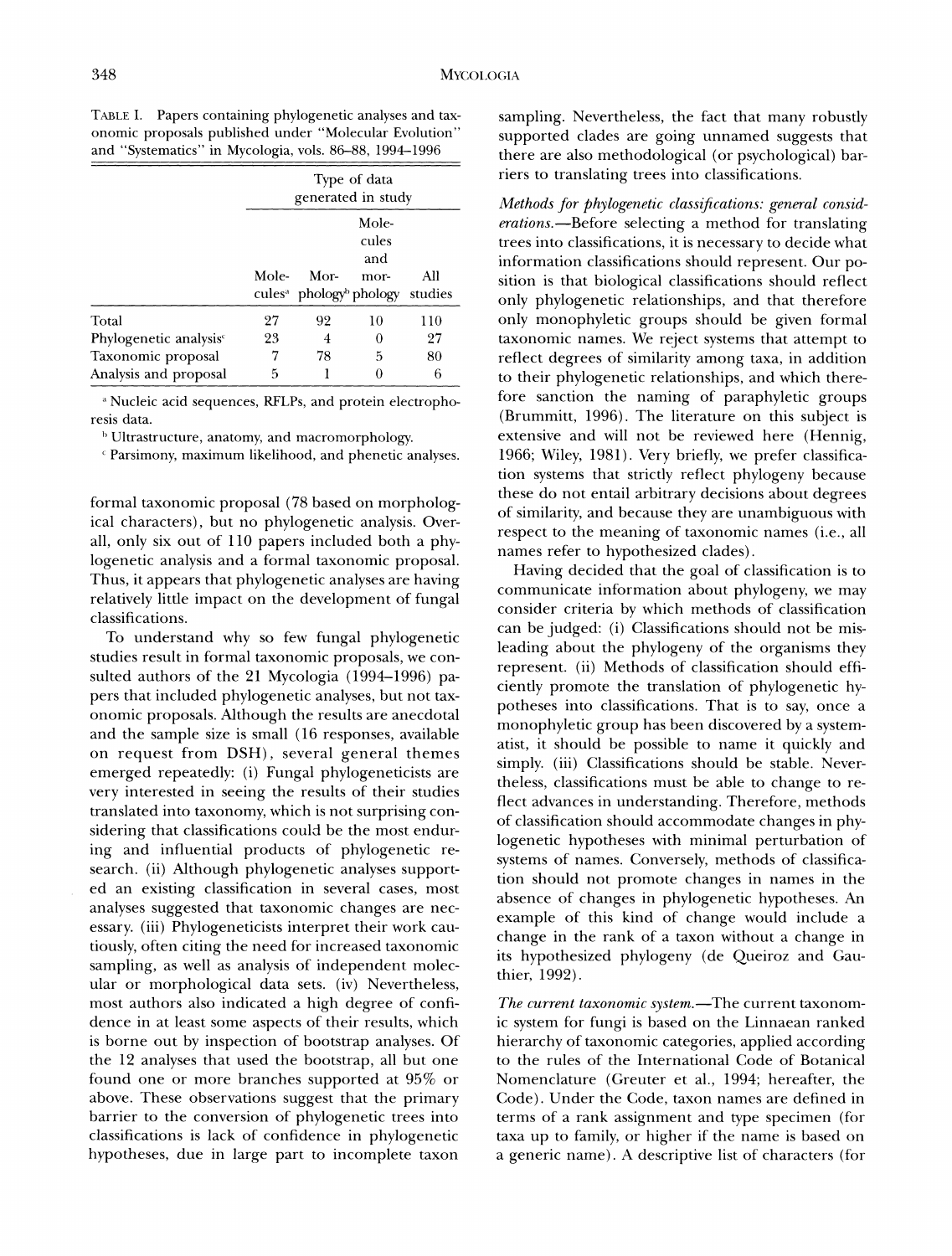**some groups this must be in Latin), an illustration (for some groups), and publication by "effective" means are required for a name to be legitimate and valid under the Code.** 

**In the current system, there are seven primary ranks, from species to kingdom. The Code states that "Further ranks may also be intercalated or added, provided that confusion or error is not thereby introduced" (Art. 4.3), but the relative order of ranks may not be altered (Art. 5.1). Rank assignments are central in determining synonymy and priority. Names are considered synonyms only if they are at the same rank, and the oldest validly published name of a taxon takes priority over other names, but "in no case does a name have priority outside of the rank in which it is published" (Art. 11.2).** 

**The Linnaean hierarchy and the Code have no basis in evolutionary theory (de Queiroz and Gauthier, 1994). Indeed, according to the Preamble of the Code (p. 1) "The purpose of giving a name to a taxonomic group is not to indicate its characters or history, but to supply a means of referring to it and to indicate its taxonomic rank." Nevertheless, a central tenet of modern systematics is that classifications should reflect historical phylogenetic relationships. Therefore, in constructing classifications, taxonomists face two separate challenges: obeying the Code, and communicating phylogenetic hypotheses. As we will show, these goals often conflict.** 

**The difficulty of following the Code while constructing a phylogenetically accurate classification is particularly evident when dealing with the discovery that a group is paraphyletic (de Queiroz and Gauthier, 1992, 1994). This is illustrated by the recent study by Norman and Egger (1996) on relationships of the ascomycete genera Plicaria and Peziza. In this study (Norman and Egger, 1996, Figs. 12 and 13), Plicaria was shown to be a monophyletic group that is nested within Peziza, which is therefore paraphyletic (FIG. 1A). Faced with this situation, there are two choices under the current system: either the entire Peziza-plus-Plicaria clade can be recognized as a single genus (FIG. iB), or additional genera can be** 

**FIG. 1. Phylogenetic relationships and classification options for Plicaria and Peziza under the current taxonomic system, based on an analysis by Norman and Egger (1996). A. Plicaria is nested within Peziza, which is paraphyletic. B. Plicaria is "lumped" into Peziza, which, as the older generic name, has taxonomic priority. C. Plicaria is retained as a genus and Peziza is "split" into multiple monophyletic genera. The names in quotation marks are used for the sake of argument only and are not formally proposed here.** 

 $\rightarrow$ 

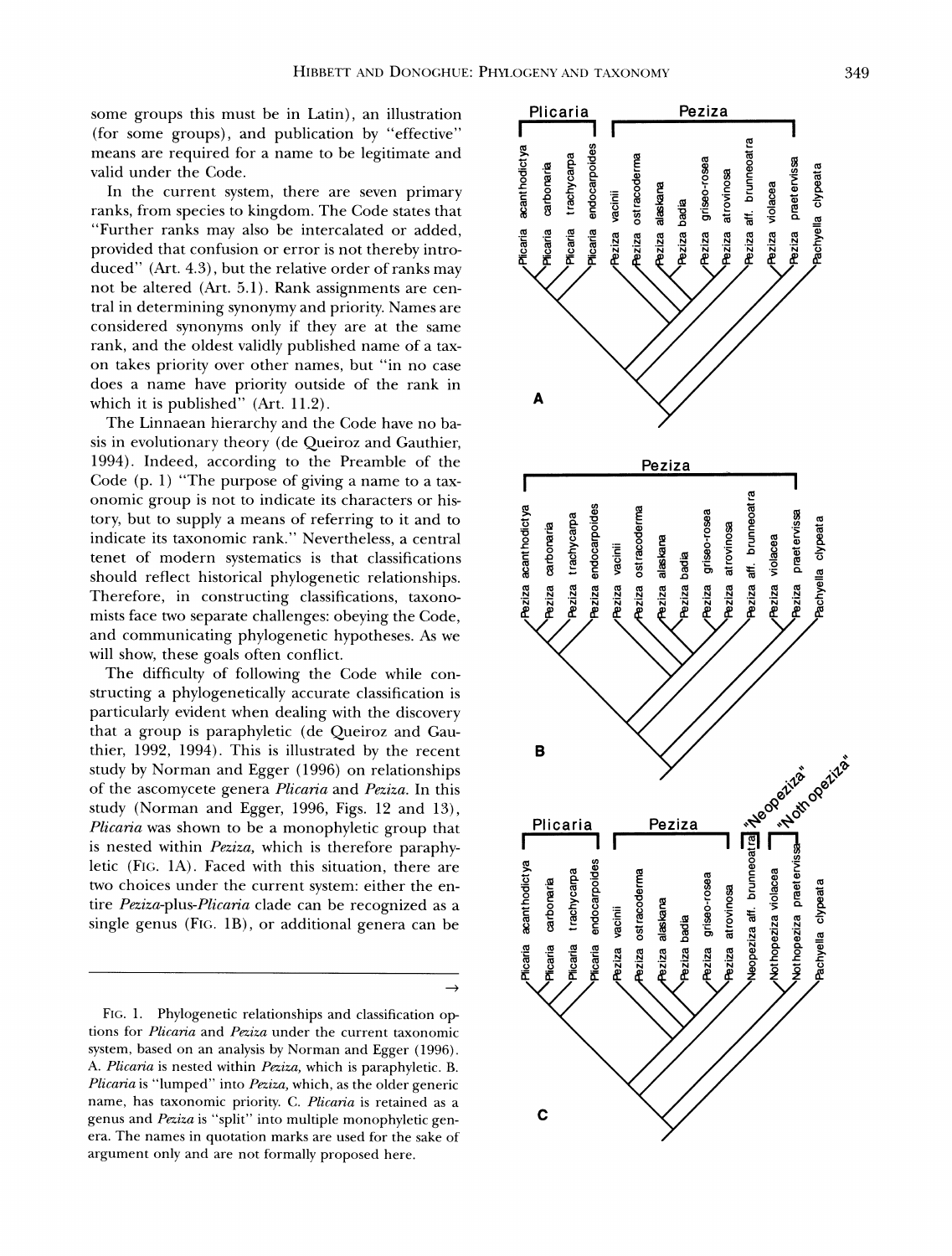**MYCOLOGIA** 

**named (FIG. 1C). If the entire clade is to be recognized as a single genus, then nomenclatural priority dictates that it be called Peziza (FIG. IB). Under this scenario, the clade formerly known as Plicaria would have to be renamed, or else go without a name, even though its monophyly was upheld. Because priority is tied to rank, there is no guarantee that this clade (having been reduced to an infrageneric category) would even continue to have Plicaria as part of its name. Changing the name of Plicaria would create a discontinuity in the taxonomic literature, making it difficult for later researchers to find information about these fungi.** 

**If instead, the Peziza-plus-Plicaria clade were to be split into multiple genera the species formerly known as Peziza would have to be placed in at least three genera (FIG. 1C). This approach would preserve the name Plicaria, but some of the species formerly placed in Peziza would be transferred into other genera, which again would cause a loss of nomenclatural continuity.** 

**Additional challenges arise when complex phylogenetic hypotheses are translated into classifications with taxa at multiple ranks. Hennig (1966) suggested that the Linnaean hierarchy could be applied in a manner that is consistent with phylogeny if (i) only monophyletic groups are recognized as taxa, and (ii) sister taxa are given equal rank. Hennig also suggested that taxonomic ranks be defined in terms of absolute age of origin. Although this idea makes sense in theory, it has widely been ignored for practical reasons. In fungi, using age to determine rank would be especially problematical owing to the poor fossil record.** 

**One obvious problem with the Hennigian approach to Linnaean classification is that a large number of ranks would be required to classify a complex tree. The number of ranks needed to name every clade in a fully dichotomized tree is equal to the maximum number of nodes that can be traversed in a direct path from the root of the tree to one of its terminal taxa. For example, if the Peziza-Plicaria clade was classified as a single genus, a minimum of eight ranks (in this case including "sub-subseries") would be required to classify every node. An indented list showing the classification would look like this (in all examples the names used are for demonstrative purposes only):** 

**genus Pachyella Pachyella clypeata genus Peziza subgenus 1 Peziza violacea Peziza praetervissa**  **subgenus 2 section 1 Peziza aff. brunneoatra section 2 subsection 1 series 1 Peziza vacinii series 2 subseries 1 Peziza ostracoderma subseries 2 sub-subseries 1 Peziza alaskana Peziza badia sub-subseries 2 Peziza griseo-rosea Peziza atrovinosa subsection 2 series 3 Peziza endocarpoides series 4 subseries 3 Peziza trachycarpa subseries 4 Peziza carbonaria Peziza acanthodictya** 

**To get a rough idea of how many ranks it might take to classify all fungi, consider that (i) it would take approximately 30 ranks (from genus up) to classify every clade in the 500-taxon rbcL seed plant phylogeny published by Chase et al. (1993), and (ii) there may be as many as 1.5 million species of fungi (Hawksworth, 1991). Ironically, a fully resolved phylogeny of all fungi, which is the ultimate goal of fungal systematics, would be a nightmare for classification under the current taxonomic system.** 

**One way to solve the problem of rank proliferation would be to let many clades go unnamed. Indeed, Art. 4.3 of the Code (which prohibits creating so many ranks that "confusion" results) would seem to mandate this approach. In other words, one could compensate for the inability of the current taxonomic system to represent complex trees by accepting a reduced level of phylogenetic precision in classification. This would be unfortunate because it would deprive systematists of one of the most effective ways to communicate understanding of phylogeny, which is to give names to clades. Naming clades makes it possible to highlight clades with particular attributes, and it empowers studies in cognate disciplines, such as biogeography and paleontology. Although we may never understand phylogeny so well that we could name every clade of fungi, giving up the option of naming every clade we might wish to name would signal a clear failure of the taxonomic system, the**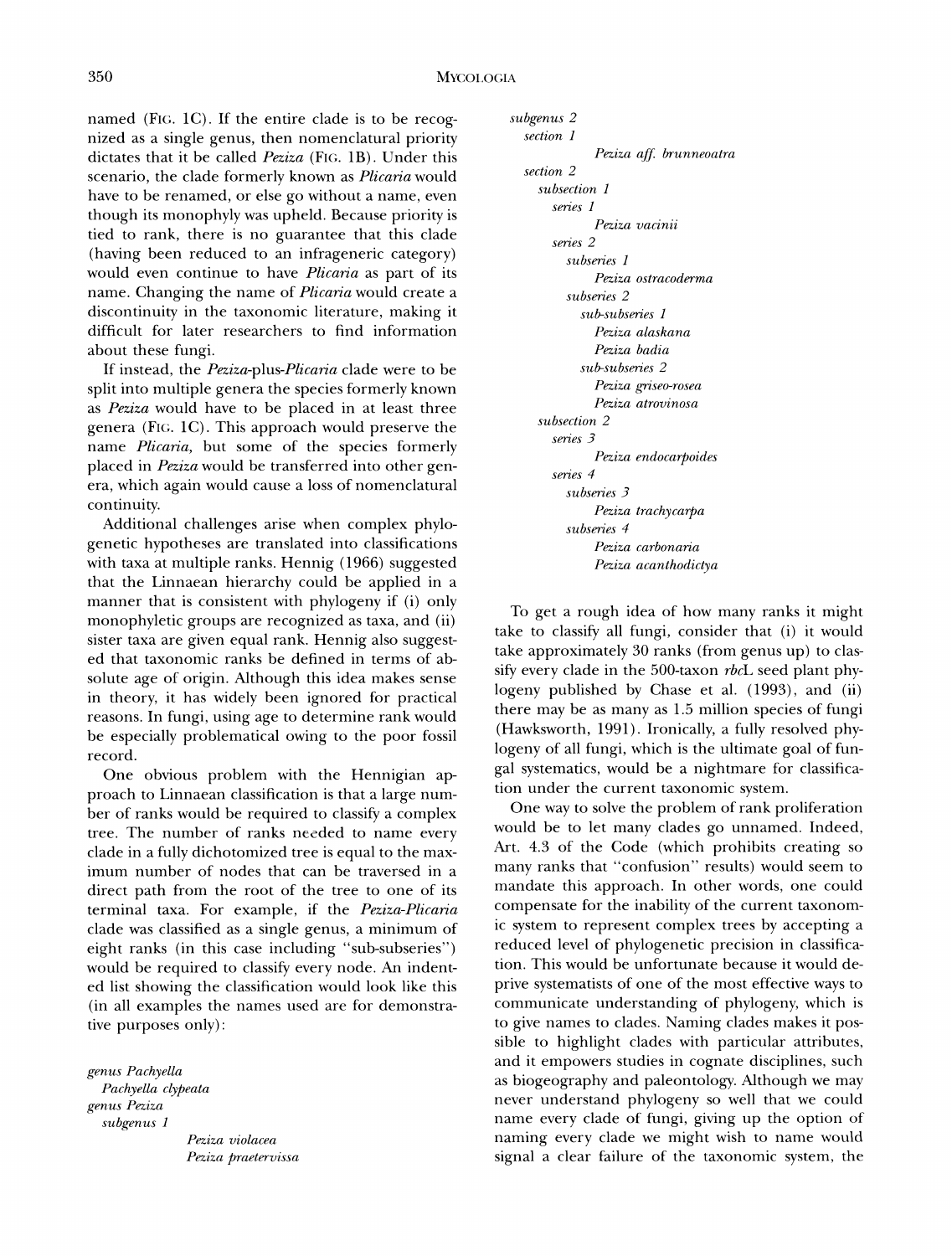**goal of which should be to facilitate rather than discourage the naming of clades.** 

**To reduce the number of ranks necessary to classify phylogenetic trees, Nelson (1974) suggested that clades in asymmetrical ("pectinate") portions of trees could be assigned the same rank and listed in a sequence that reflects their position in the tree. If users understand that the sequencing convention is being employed, then they will be able to infer the complete structure of the tree from the list of taxa alone. Sequencing was incorporated by Wiley (1979, 1981) as part of his "Annotated Linnaean Classification" system, which was designed to facilitate phylogenetic classification using the Linnaean hierarchy. In the Plicaria-Peziza example, a minimum of three sequenced ranks would be needed to classify all clades, as follows:** 

**genus Pachyella Pachyella clypeata genus Peziza subgenus 1 Peziza violacea Peziza praetervissa subgenus 2 Peziza aff. brunneoatra subgenus 3 section 1 Peziza vacinii section 2 Peziza ostracoderma section 3 Peziza alaskana Peziza badia section 4 Peziza griseo-rosea Peziza atrovinosa subgenus 4 Peziza endocarpoides subgenus 5 Peziza trachycarpa subgenus 6 Peziza carbonaria Peziza acanthodictya** 

**It is important to appreciate that the apparent efficiency in rank usage of the sequencing convention comes only at the expense of deciding not to name some individual clades. For example, in the sequenced Peziza-Plicaria classification, the clade that includes the species formerly classified in Plicaria is unnamed. If the clade formerly known as Plicaria were to receive a name, it would require the addition of one more rank to the system. Thus, there is a trade-off between phylogenetic precision and proliferation of ranks.** 

**A problem that is related to the proliferation of** 

**ranks is the proliferation of redundant names that results from the use of mandatory ranks (de Queiroz and Gauthier, 1992). Under the current system, every organism is assignable to a taxon in each of seven primary ranks from species to kingdom. This requirement creates redundant names for higher taxa that have few subordinate taxa. For example, the basidiomycete order Heterogastridiales contains one family (Heterogastridiaceae), one genus (Heterogastri**dium), and one species (H. pycnidioideum, Ober**winkler et al., 1990). Each of these taxa contains the same organisms as the taxon at the next higher or lower rank in the series, and therefore conveys no additional information about relationships. The proliferation of redundant names is exacerbated by the common practice of using exhaustive subsidiary ranks (de Queiroz and Gauthier, 1992), although this is not mandated above the genus level by the Code (cf. Cantino et al., 1997).** 

**A weakness of both Hennigian and sequenced Linnaean phylogenetic classifications is that they are quite sensitive to rearrangements in tree topology. Under either system, the ranks of taxa, and hence their names, depend on their position in the tree relative to other taxa. Therefore, a minor change in tree topology can cause a cascading series of rank and name changes (the addition or deletion of a taxon could have the same effect). This is illustrated with reference to the recent analysis of truffles and related epigeous ascomycetes by O'Donnell et al. (1997). In this study, two trees were presented based on parsimony and neighbor-joining (NJ) analyses of combined 18S and 25S rDNA sequences (O'Donnell et al., 1997, Figs. 2, 3; FIG. 2). By comparing the classifications that would be derived from the two trees, we can see how ranked classifications change in response to changes in phylogenetic hypotheses. Using the Hennigian approach, every clade in the parsimony tree can be classified using eight ranks, with genera as terminal taxa and orders as the highest rank. A total of 29 suprageneric taxa are needed, which takes into account the fact that three redundant, mandatory taxa (families) are mandated by the Code (FIG. 2A). In the NJ tree, 32 suprageneric taxa would be needed, including two redundant taxa that are mandated by the Code (FIG. 2B). Seventeen out of the 21 suprageneric clades (i.e., clades containing two or more genera) in the parsimony tree (81%) are also supported as monophyletic in the NJ tree, which indicates that there is a high degree of topological congruence between the two trees. Nevertheless, only 9 suprageneric clades in the parsimony tree (43%) are both monophyletic and equal in rank in the NJ tree. Eight suprageneric clades in the parsimony tree that are also supported as monophyletic**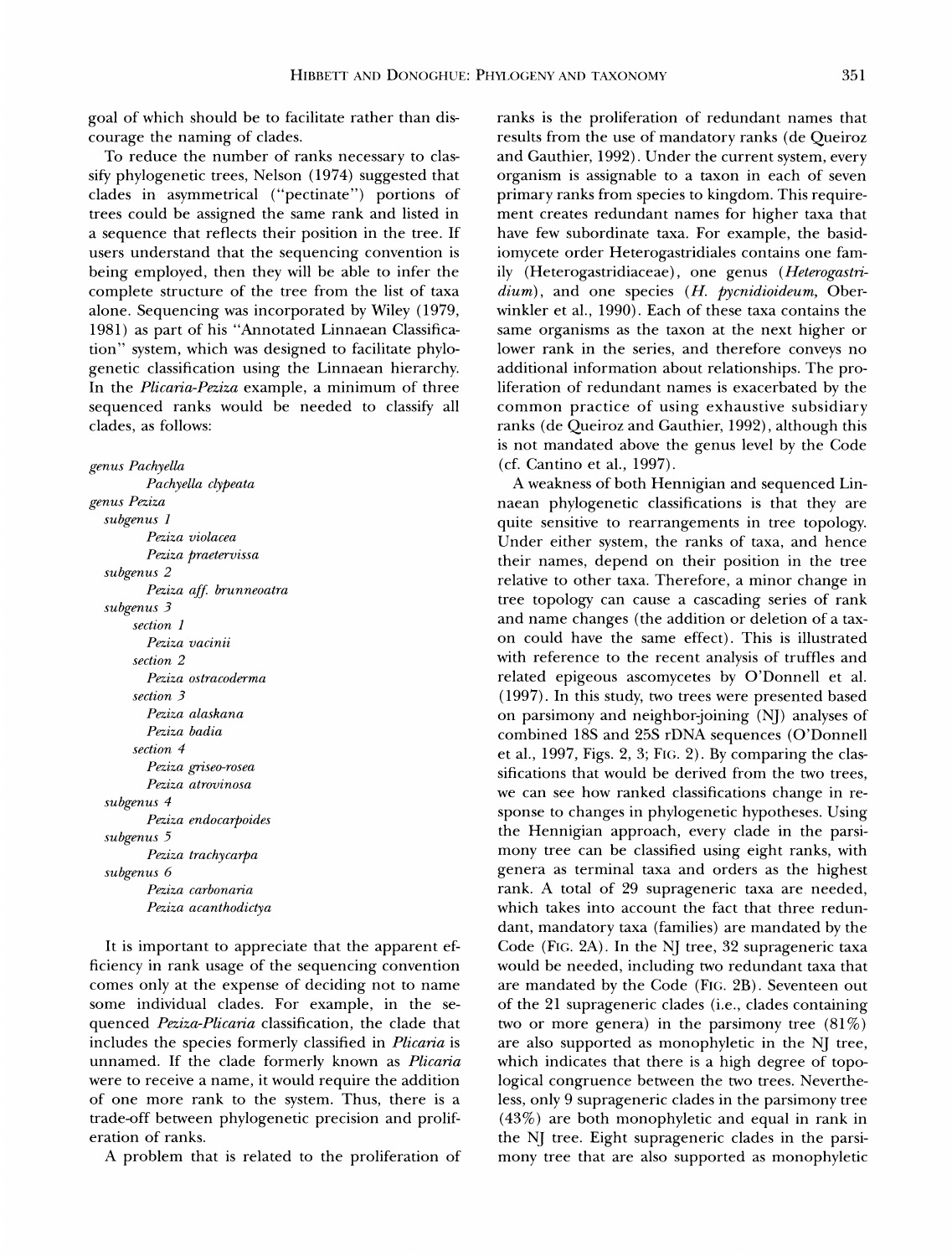

**FIG. 2. Hennigian classifications of truffles and epigeous ascomycete relationships based on trees from O'Donnell et al. (1997; some taxa have been pruned to simplify the example). A. Tree inferred using parsimony. B. Tree inferred with neighbor-joining. Eight ranks are needed to classify every node in both trees. Shaded blocks above trees correspond to named clades. Black and gray blocks indicate taxa that are supported as monophyletic in both trees. Black blocks indicate taxa that are placed at different ranks in the two trees, and which therefore would have different names. Gray blocks indicate taxa that have the same rank in both trees. Classifications do not follow the convention of exhaustive subsidiary ranks (Cantino et al., 1997). Some redundant taxa are mandated by the Hennigian convention of placing sister taxa at equal rank (e.g., the superfamily containing only Rhizina, FIG. 1A); others are mandated by the Code (e.g., the family containing only Neolecta FIG. 1A and B).**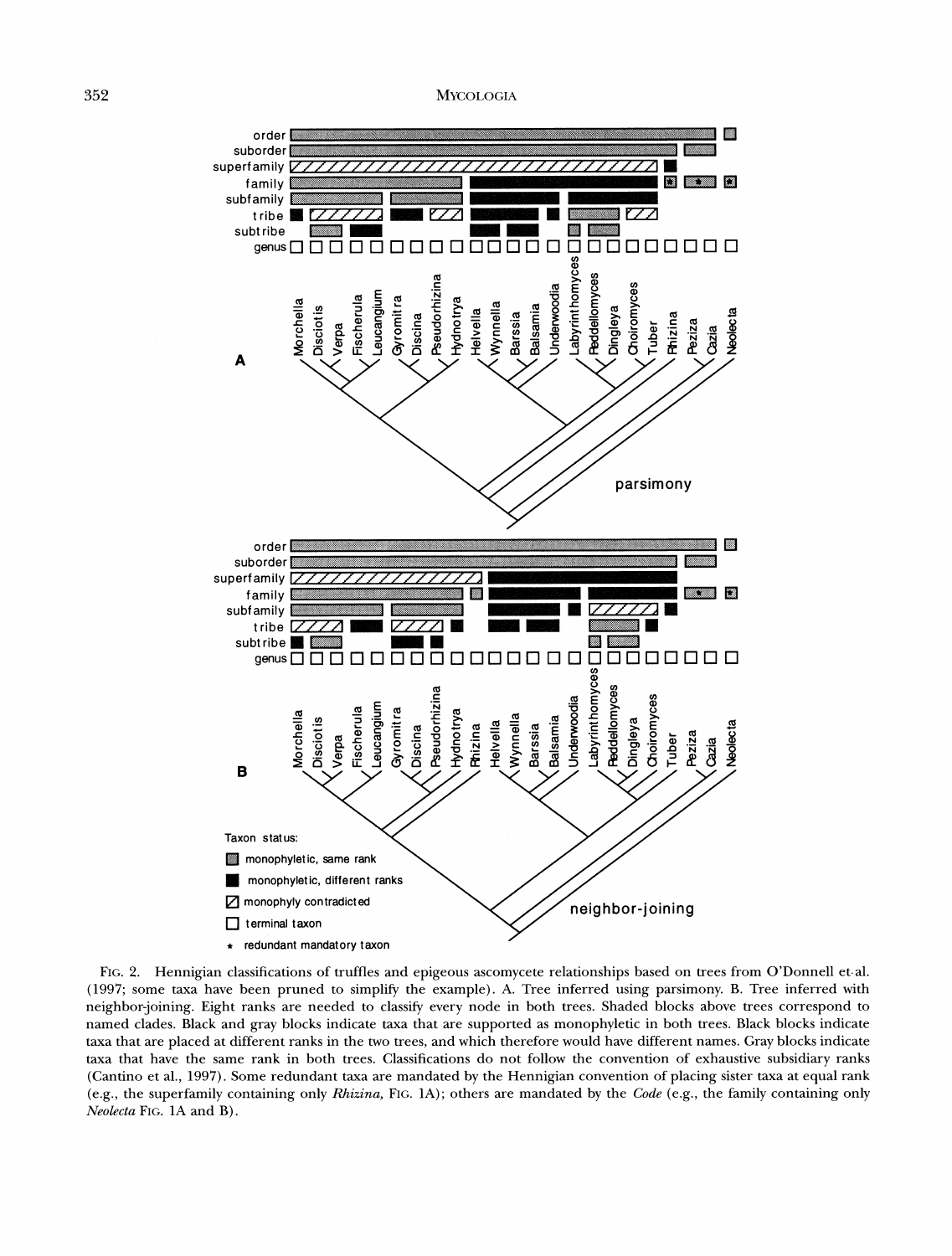**in the NJ tree would have to be given different names if the NJ tree was used to revise the classification. For some clades this might require only a change in the suffix, but again there is no guarantee that the same basionym would be valid and have priority at the new rank.** 

**Phylogenetic taxonomy. -Recognizing the limits of the Linnaean system, de Queiroz and Gauthier (1992, 1994) developed a system of "phylogenetic taxonomy" to suggest how the rules of biological nomenclature could be reformulated with evolution as the central organizing principle. The major innovations of phylogenetic taxonomy are that taxon names are defined strictly in terms of evolutionary history, and that ranks are not used. (A further discussion of the principles and nomenclatural implications of phylogenetic taxonomy can be found in R. K. Brummitt, 1996, Quite happy with the present code, thank you, http://www. inform.umd.edu/PBIO/nomcl/ brum.html; Cantino et al., 1997; de Queiroz, 1997; K. de Queiroz, 1996, A phylogenetic approach to biological nomenclature as an alternative to the Linnaean systems in current use, http://www.inform.umd.edu/PBIO/nomcl/dequ.html; de Queiroz and Gauthier, 1992, 1994; Kron, 1997; Lee, 1996; Liden and Oxelman, 1996; Schander and Thollesson, 1995; Sundberg and Pleijel, 1994.)** 

**Definition of taxon names in terms of evolutionary history is a key principle of phylogenetic taxonomy. Under the current system the names of taxa are defined in terms of a rank and a type specimen. Under phylogenetic taxonomy the names of taxa are defined strictly in terms of common descent. Several kinds of phylogenetic definitions of taxon names were described by de Queiroz and Gauthier (1992, 1994). For example, "node-based" definitions of taxon names take the form "the most recent common ancestor of taxon A and taxon B, and all of its descendants." Thus, a node-based definition of Plicaria**  could be "the most recent common ancestor of P. acanthodictya and P. endocarpoides and all of its de**scendants" (FIG. 1). Regardless of the type of phylogenetic definition that is employed, the important point is that taxon names are defined as the names of clades. This has implications for the concept of synonymy; under phylogenetic taxonomy, names are synonymous only if they refer to the same clade (de Queiroz and Gauthier, 1992). The concept of priority is also affected; under phylogenetic taxonomy, priority would be given to the earliest name given to a particular clade.** 

**The most conspicuous difference between phylogenetic taxonomy and the current system is the absence of ranks. Under phylogenetic taxonomy taxa** 

**FIG. 3. Phylogeny and classification of Peziza and Plicaria under phylogenetic taxonomy, based on an analysis by Norman and Egger (1996). Peziza and Plicaria are unranked taxa. Plicaria is nested within Peziza.** 

**are named, but they are not assigned to Linnaean categories. Preexisting taxonomic names with suffixes originally denoting rank (e.g., Tulasnellales) could be used in phylogenetic taxonomy, but they would cease to have any meaning in terms of rank. Because suffixes no longer signify ranks, it would be perfectly admissible to have a taxon with a name ending with "-ales" nested within a more inclusive clade with a name ending with "-aceae." A modification suggested by Kron (1997) would be to replace all existing suffixes with a new suffix (such as "-ina") to signify that taxa are unranked.** 

**Eliminating ranks simplifies taxonomy and promotes nomenclatural stability. This can be illustrated with the Peziza-Plicaria example. As discussed previously, under the current system, the fact that the genus Plicaria is nested within the genus Peziza requires either that Plicaria be eliminated as a generic name, or that Peziza be divided into at least three genera (FIG. 1). Either way, there would be a loss of continuity in names. In a phylogenetic taxonomy, Plicaria and Peziza would be unranked. Therefore, there would be no obstacle to retaining Plicaria in its original sense and modifying Peziza so that it includes Plicaria (FIG. 3). This would promote continuity of names because all the species formerly recognized in Plicaria would still be in Plicaria, just as all species formerly in Peziza would still be in Peziza. The only change in taxon membership would be that all species of Plicaria would simultaneously be members of Peziza. Because the names Plicaria and Peziza refer** 



**353**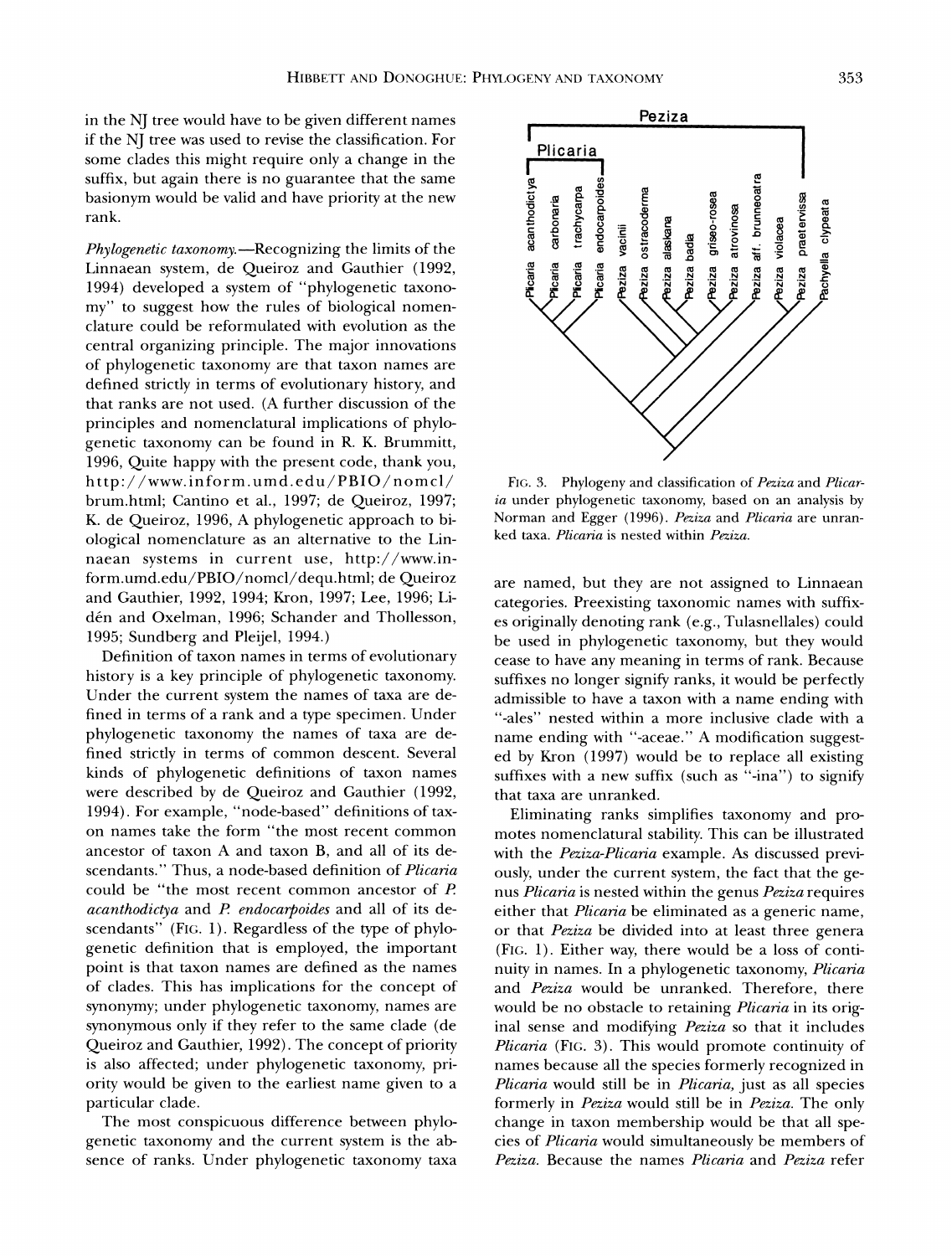**to different clades (one nested in the other), they are not synonyms in the phylogenetic system.** 

**The example from O'Donnell et al. (1997) also illustrates how phylogenetic taxonomy contributes to nomenclatural stability in spite of changing ideas about phylogenetic relationships. In that study, two topologically similar trees were presented (FIG. 2). Using the Hennigian approach to classification under the current taxonomic system, the two trees would require that different names be used for eight clades that are supported as monophyletic in both trees but that are not assigned the same rank. Under phylogenetic taxonomy there are no ranks and so there would be no need to change the names of the clades whose monophyly is uncontested. The only names that might have to change would be the names that apply to clades that are not supported as monophyletic in both trees. Phylogenetic taxonomy promotes stability because the name of a taxon is insensitive to changes in its position in the tree relative to other taxa.** 

## **DISCUSSION**

**As the preceding examples illustrate, the current taxonomic system leaves much to be desired. The problem of rank proliferation creates a tension between the desire to name clades and the need to keep the number of ranks manageable. Furthermore, names in ranked phylogenetic classifications are sensitive to minor changes in tree topology, and are therefore unstable.** 

**The instability of ranked classifications creates taxonomic confusion, and, even more importantly, may slow the rate at which phylogenetic discoveries are formalized in classifications. Because minor rearrangements in tree topology can cause a cascading series of rank and name changes, systematists are understandably reluctant to name individual clades if the overall topology is poorly resolved. Nevertheless, in current phylogenetic research there is a strong tendency to evaluate putative monophyletic groups clade-by-clade, using node-based measures of robustness (such as the bootstrap), or by comparing trees derived from independent data sets. Consequently, noteworthy phylogenetic discoveries are often made one clade at a time. For the sake of producing up-todate, phylogenetically accurate taxonomies, it is desirable that strongly supported clades receive names as quickly as possible, even if their higher-order relationships or internal topology are still unresolved. The current system encourages systematists to defer making formal taxonomic proposals until the overall phylogeny is well resolved and a "complete" classification can be proposed. In this way, the current rank-** **based taxonomic system impedes progress toward a phylogenetic classification of fungi because it insures that there will be a lag of indefinite duration between the discovery of a clade and its formal recognition.** 

**Ranks not only slow progress toward a phylogenetic classification, they can also obscure the results of prior phylogenetic studies. This is because use of the current system to make phylogeny-based classifications can result in the unnaming or renaming of groups whose monophyly is uncontested (de Queiroz and Gauthier, 1994). For example, if Plicaria were subsumed into Peziza (FIG. IB) then the name indicating that this clade exists would be lost or changed. If the goal of systematics is to discover and give names to monophyletic groups, then a taxonomic system that can require the unnaming or renaming of monophyletic groups is counterproductive.** 

**The major problems facing phylogenetic classification under the current system are all related to ranks, which suggests that we should abandon rankbased taxonomy. What desirable features of taxonomy would be lost if we eliminated ranks? A common argument in favor of ranks is that they allow efficient communication, although the nomenclatural instability caused by ranks certainly reduces taxonomic efficiency, as does the redundancy resulting from the use of mandatory categories. Nevertheless, the Linnaean ranks form a nested hierarchy, which suggests that the ranks of taxa could convey information about their phylogenetic relationships and relative ages. This is true only in a limited range of situations, however. For example, we can infer the nested relationship of Amanita and Amanitaceae from their suffixes and the common basionym. Outside of such cases, ranks alone convey no information about which taxa are nested within one another (de Queiroz and Gauthier, 1992). Other information, from a tree or an indented list, is needed to infer relationships. For example, simply knowing that Limacella is a genus and that Amanitaceae is a family does not tell one anything about the relationships of these taxa, other than that Amanitaceae is not nested in Limacella.** 

**Ranks not only lack significant information content, they can be positively misleading (Doyle and Donoghue, 1993). This is because placing taxa at the same rank seems to imply that they are roughly equivalent in age, or in diversity or disparity, which may or may not be true. Therefore, relying on ranks to make predictions about such properties of taxa can result in error. For example, it would be dangerous to assume that a particular molecular region that provides phylogenetic resolution among the species of one genus will be informative in another genus (cf., Kohn, 1992; Taylor et al., 1990). Similarly, just because one**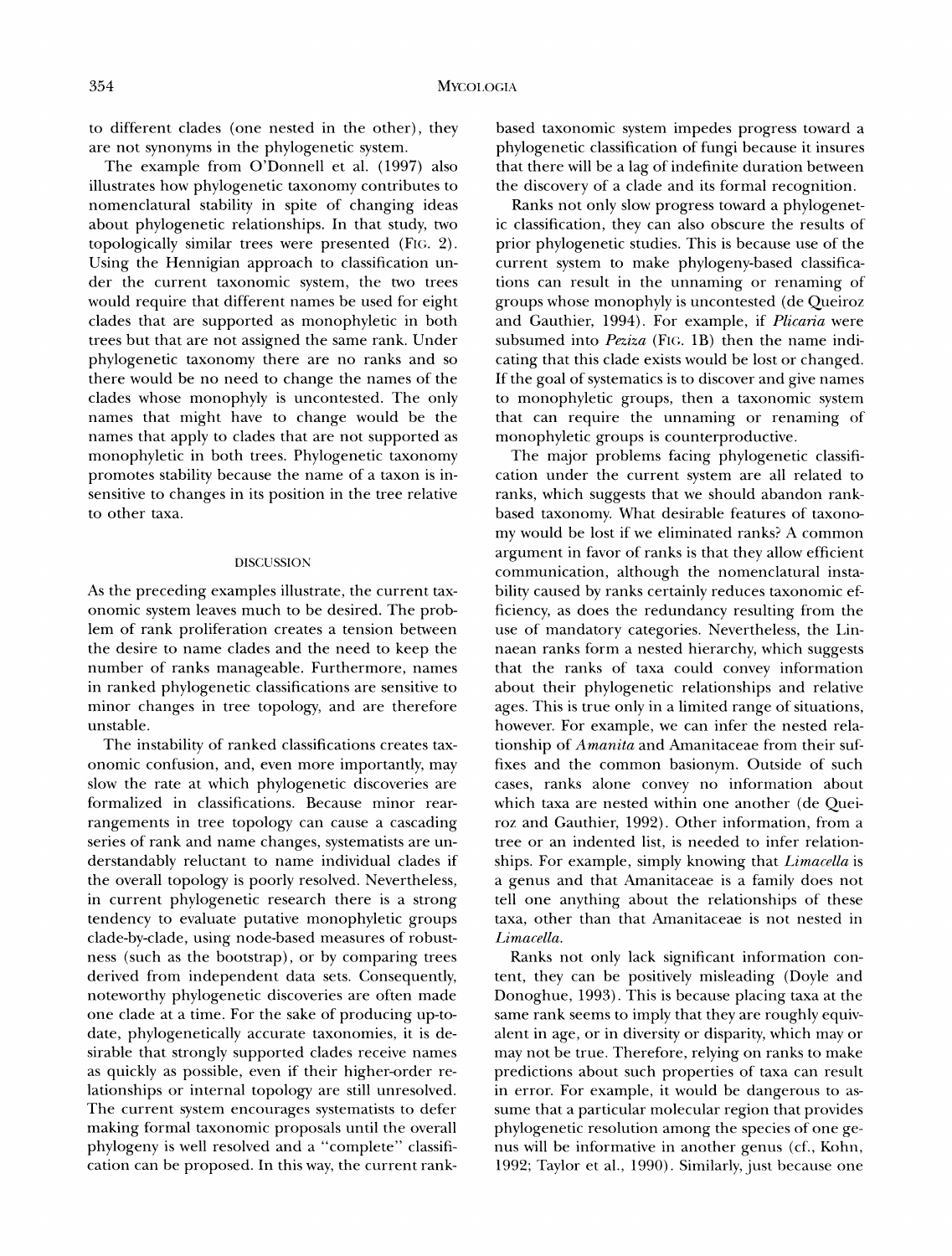**family contains a thousand species and another contains a hundred species does not mean that the rate of diversification is higher in the more speciose family (it could be the opposite). Although most evolutionary biologists probably view ranks with caution, other users may not be so sophisticated. Getting rid of ranks altogether would eliminate a potential source of confusion.** 

## **CONCLUSIONS**

**The Preface (p. XV) of the Code states that "The Code is a living and adapting body of law and as long as it keeps evolving in tune with changing needs and new challenges it will keep its authority and strength." As we have demonstrated, the current system does not meet the needs of phylogenetic classification. A number of recently discovered clades have been given only informal, unranked names (e.g., eudicots, archiascomycetes), which suggests that the authority of the Code is already eroding (or that some workers are going to great lengths to circumvent the Code). This is troubling because a broadly accepted code of nomenclature is necessary to insure the uniform application of names.** 

**As published fungal phylogenies grow in size and number, the problems of rank proliferation and nomenclatural instability caused by the current system will become more severe. If the Code is to retain its authority, it must become compatible with phylogenetic classification. It might be possible to integrate rankless classification into the current system gradually. One step in this direction would be the addition of a new unranked category to the Code that could be used with no effect on the ranks of other taxa. Allowing unranked taxa would facilitate the formal recognition of newly discovered clades by eliminating undesirable name changes resulting from changes in rank assignments. Another option, which deserves serious consideration, would be to replace the current Code with a new code that implements the principles of phylogenetic taxonomy. At this time there is not an alternative phylogenetic code, but it is likely that detailed proposals for rankless nomenclatural systems will emerge in the next few years. We hope that this essay will encourage mycologists to critically evaluate the alternatives, and perhaps join in the development of a new phylogenetic code of biological nomenclature.** 

#### **ACKNOWLEDGMENTS**

**We thank Linda Kohn for inviting us to contribute this essay, Phil Cantino, Kevin de Queiroz, and two anonymous reviewers for valuable comments on the manuscript, Kevin** 

**de Queiroz and Kathleen Kron for sending manuscripts prior to their publication, and the following colleagues for sharing their views on phylogeny and taxonomy: Mark Berres, Meredith Blackwell, Keith Egger, Michael Fischer, Richard Hunt, Robert Lichtwardt, Jean-Marc Moncalvo, Joseph Morton, Scott Rogers, Gary Samuels, Leif Tibell, Rytas Vilgalys, Cees Waalwijk, June Wang, Kurt Zeller. Support was provided by NSF grants DEB-9303268 and DEB-9629427.** 

#### **LITERATURE CITED**

- **Brummitt, R. K. 1996. In defense of paraphyletic taxa. Pp. 371-384. In: The biodiversity of African plants. Eds., L. J. G. van der Maesen, X. M. Van Der Burgt, and J. M. Van Medenbach De Rooy. Kluwer Academic Publishers, Dordrecht, Netherlands.**
- **Cantino, P. D., R. G. Olmstead, and S. J. Wagstaff. 1997. A comparison of phylogenetic nomenclature with the current system: a botanical case study. Syst. Biol. 46: 313-331.**
- **Chase, M. W., and 40 others. 1993. Phylogenetics of seed plants: an analysis of nucleotide sequences from the plastid gene rbcL. Ann. Missouri Bot. Gard. 80: 528- 548.**
- **de Queiroz, K. 1997. The Linnaean hierarchy and the evolutionization of taxonomy, with emphasis on the problem of nomenclature. Aliso 15: 125-144.**
- **, and J. Gauthier. 1992. Phylogenetic taxonomy. Annu. Rev. Ecol. Syst. 23: 449-480.**
- **, and . 1994. Toward a phylogenetic system of biological nomenclature. TREE 9: 27-31.**
- **Doyle, J. A., and M. J. Donoghue. 1993. Phylogenies and angiosperm diversification. Paleobiology 19: 141-167.**
- **Greuter, W., F. R. Barrie, H. M. Burdet, W. G. Chaloner, V.**  Demoulin, D. L. Hawksworth, P. M. Jørgensen, D. H. Nicolson, P. C. Silva, P. Trehane, and J. McNeill. 1994. **International code of botanical nomenclature (Tokyo Code). Koeltz Scientific Books, Konigstein, Germany. 389 pp.**
- **Hawksworth, D. L. 1991. The fungal dimension of biodiversity: magnitude, significance, and conservation. Mycol. Res. 95: 641-655.**
- Hennig, W. 1966. Phylogenetic systematics. University of Il**linois Press, Urbana. 263 pp.**
- **Kohn, L. M. 1992. Developing new characters for fungal systematics: an experimental approach for determining the rank of resolution. Mycologia 84: 139-153.**
- **Kron, K. A. 1997. Exploring alternative systems of classification. Aliso 15: 105-112.**
- **Lee, M. S. Y. 1996. The phylogenetic approach to biological taxonomy: practical aspects. Zool. Scr. 25: 187-190.**
- Lidén, M., and B. Oxelman. 1996. Do we need "phyloge**netic taxonomy"? Zool. Scr. 25: 183-185.**
- **Nelson, G. J. 1974. Classification as an expression of phylogenetic relationships. Syst. Zool. 22: 344-359.**
- **Norman, J. E., and K. N. Egger. 1996. Phylogeny of the genus Plicaria and its relationship to Peziza inferred from ribosomal DNA sequence analysis. Mycologia 88: 986-995.**